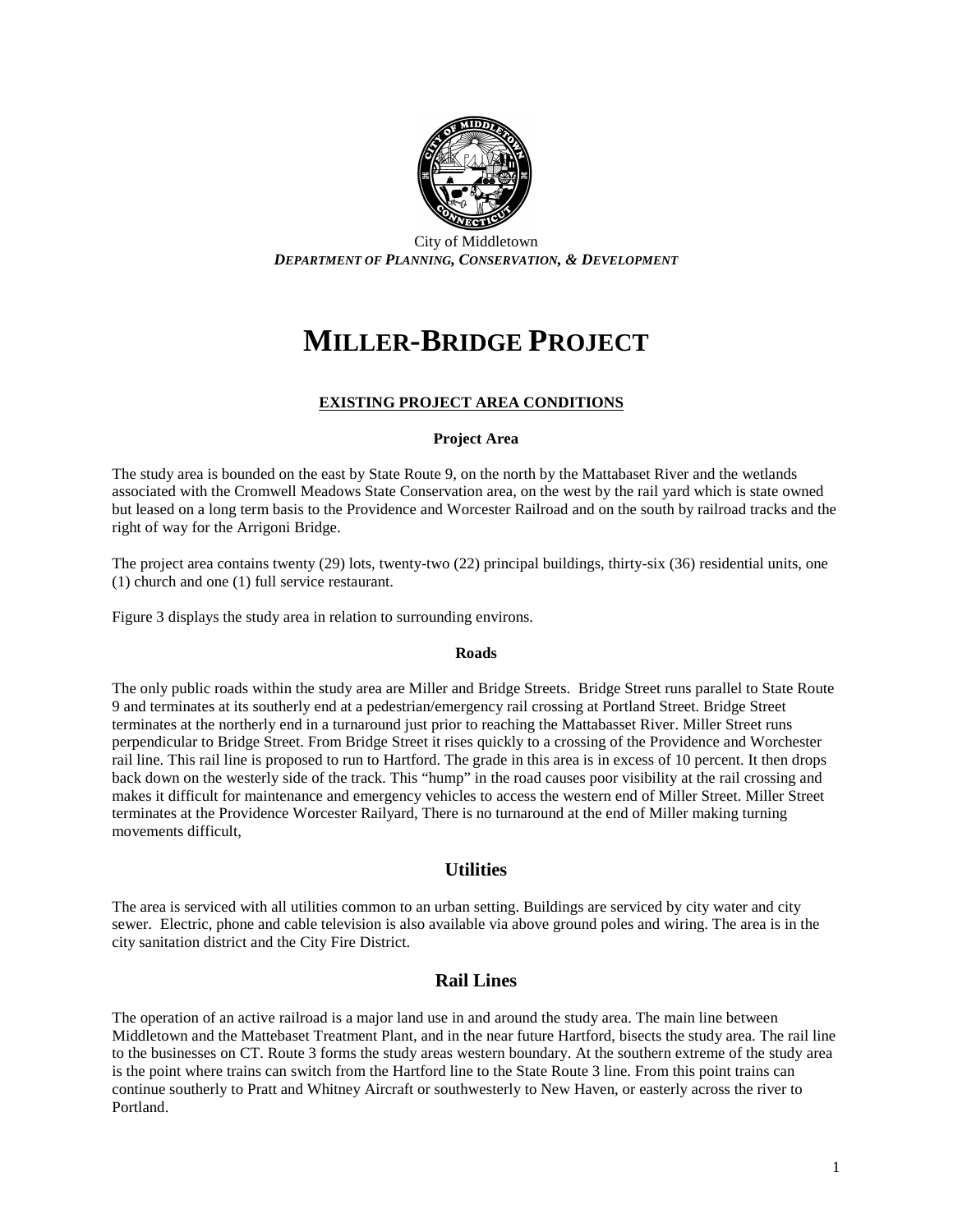#### **Wetlands and Watercourses**

Development within areas designated as wetlands and watercourses and a fifty- (50) foot buffer around these areas is carefully regulated by the Inland Wetland and Watercourses Agency. The presence of wetlands and watercourses represents a severe development constraint to any activity in the northern extreme of the study area.

Figure 4 displays the wetlands and watercourses located within the study area.

#### **Flood Areas**

The areas displayed as flood plain are those areas, which are located within the 100-year flood plain. This flooding is due to backwater from the Connecticut River during the annual spring freshet. The Planning and Zoning Commission carefully regulates areas displayed as flood plain. Any development within the flood plain requires the granting of a special exception from the Planning and Zoning Commission. Residential development is prohibited in the flood plain. During the hearing process the applicant is required to show that the building will be above the flood elevation and that proper compensation for the lost storage capacity has been provided on site so as to not increase flooding on adjacent properties. Considering the difficult permitting process, the required flood insurance and the relative undesirability of property located in the 100 year flood plain, the existence of flood plain on a property represents a severe development constraint.

Figure 5 displays the extensive area of flood plain within the study area.

#### **City and State Property**

Figures 6 and 7 display those areas owned by the City of Middletown and the State of Connecticut. The majority of the State land is leased to the Providence and Worcester Railroad. The City land includes Roosevelt Park and properties acquired through tax foreclosure.

#### **Existing Plan of Development Designation and Zoning Designation**

The city's Plan of Conservation and Development includes a future land use plan. This plan was last updated in 1976. This plan designates the are as high density residential. The city's Zoning Map for the area designates the Bridge Street area as Riverfront Recreation (RF) and the Miller Street area as Mixed Use (MX).

#### **EXISTING STRUCTURAL CONDITIONS**

A survey of exterior structural conditions was conducted of the 23 buildings in the Project Area. As a result of the survey, each of the buildings was classified in one of the following five categories:

- Sound condition
- In need of minor repairs or adjustments
- In need of significant repairs; one or more deficiencies requiring significant rehabilitation.
- A combination of major deficiencies requiring reconstruction.
- Major defects not suitable for rehabilitation or reconstruction.

The results of the building condition assessment for the entire area are shown in Table 5.2

The original Structural Condition Survey as conducted by the Building Department with exterior conditions only. The updated structural conditions map also includes knowledge of interior conditions, using the resources of the City Health Department. Full code compliance inspection (Connecticut Fire and Life/Safety and Middletown Housing Code) may indicate additional significant structural and/or other deteriorating conditions within the structures.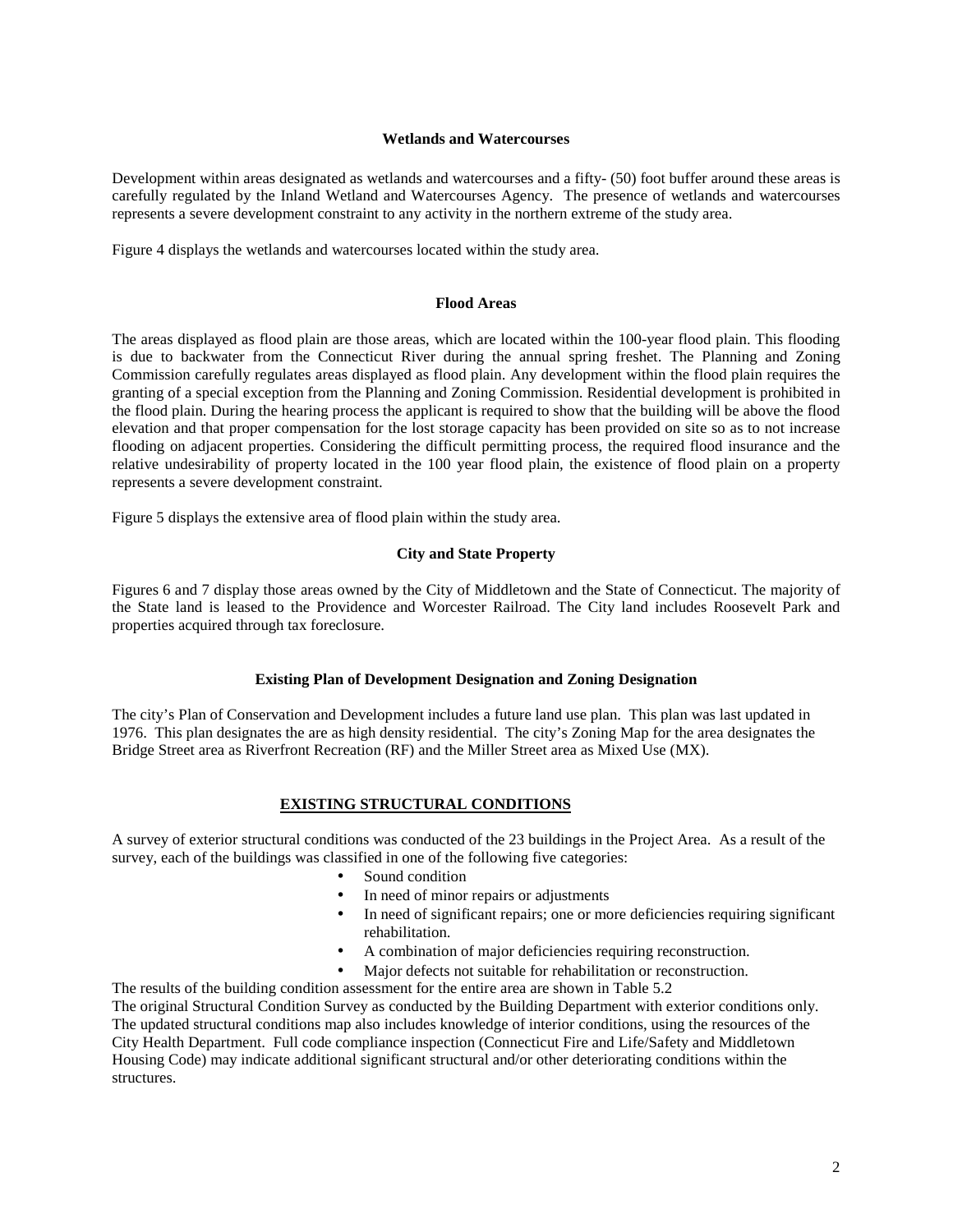#### TABLE 5.2 Table 5.2 includes a breakdown of structural conditions of all buildings in the Project Area. EXISTING BUILDING CONDITIONS (Entire Project Area) North End/CBD Project Area

| <b>Building Conditions</b>                                            | No. of Buildings | Percent |
|-----------------------------------------------------------------------|------------------|---------|
| Sound Condition                                                       |                  |         |
| In need of minor repairs                                              |                  |         |
| In need of significant repair                                         |                  |         |
| Combination of major<br>deficiencies                                  |                  |         |
| Major defects not suitable<br>for rehabilitation or<br>reconstruction |                  |         |
|                                                                       |                  |         |

TOTAL

### **Condition Type and Use of Structures**

| <b>Address</b>      | <b>OWNER</b>                                         | <b>Type of Unit Use</b>           |                   | <b>Condition</b><br>Good/Fair/Poor |
|---------------------|------------------------------------------------------|-----------------------------------|-------------------|------------------------------------|
| <b>12 MILLER ST</b> | <b>JANIS DAVID J &amp; MORELAND</b><br><b>DALE W</b> | Four family                       | Rental            | Poor                               |
| 15 MILLER ST        | EVANS PETER C SR & JOYCE<br>A                        | Single Family                     | Owner<br>Occupied | Good                               |
| <b>17 MILLER ST</b> | <b>JONES SADIE MAE</b>                               | Single Family                     | Rental            | Good                               |
| 19 MILLER ST        | <b>TURNER ERENCE P</b>                               | Single Family                     | Owner<br>Occupied | Fair                               |
| 25 & 27 MILLER ST   | RICHMOND JOAN AKA<br><b>RICHMOND</b>                 | Two Single<br><b>Family Homes</b> | Owner<br>Occupied | Poor                               |
| 31 MILLER ST        | KILGORE BRUCE R                                      | Single Family                     | Owner<br>Occupied | Fair                               |
| 50 MILLER ST        | <b>BOWERMAN JAMES JR</b>                             | Single Family                     | Rental            | Good                               |
| 77 MILLER ST (REAR) | HART GERALD & ROPER REID                             | Two Family                        | Rental            | Fair                               |
| 79 MILLER ST (REAR) | HART GERALD & ROPER REID                             | Two Family<br>Units -15           | Rental            | Fair                               |
| 121 BRIDGE ST       | <b>WELCH, PETER</b>                                  | Three family                      | Rental            | Fair                               |
| 125 BRIDGE ST       | <b>MCARTHUR RAYMOND L</b>                            | Three family                      | Rental            | Poor                               |
| 127 BRIDGE ST       | DALESSANDRO SALVATORE<br>&                           | Single Family                     | Rental            | Poor                               |
| 129 BRIDGE ST       | DALESSANDRO SALVATORE<br>&                           | Two Family                        | Owner<br>Occupied | Poor                               |
| 135 BRIDGE ST       | <b>LITTLE BENJAMIN</b>                               | Three family                      | Owner<br>Occupied | Fair                               |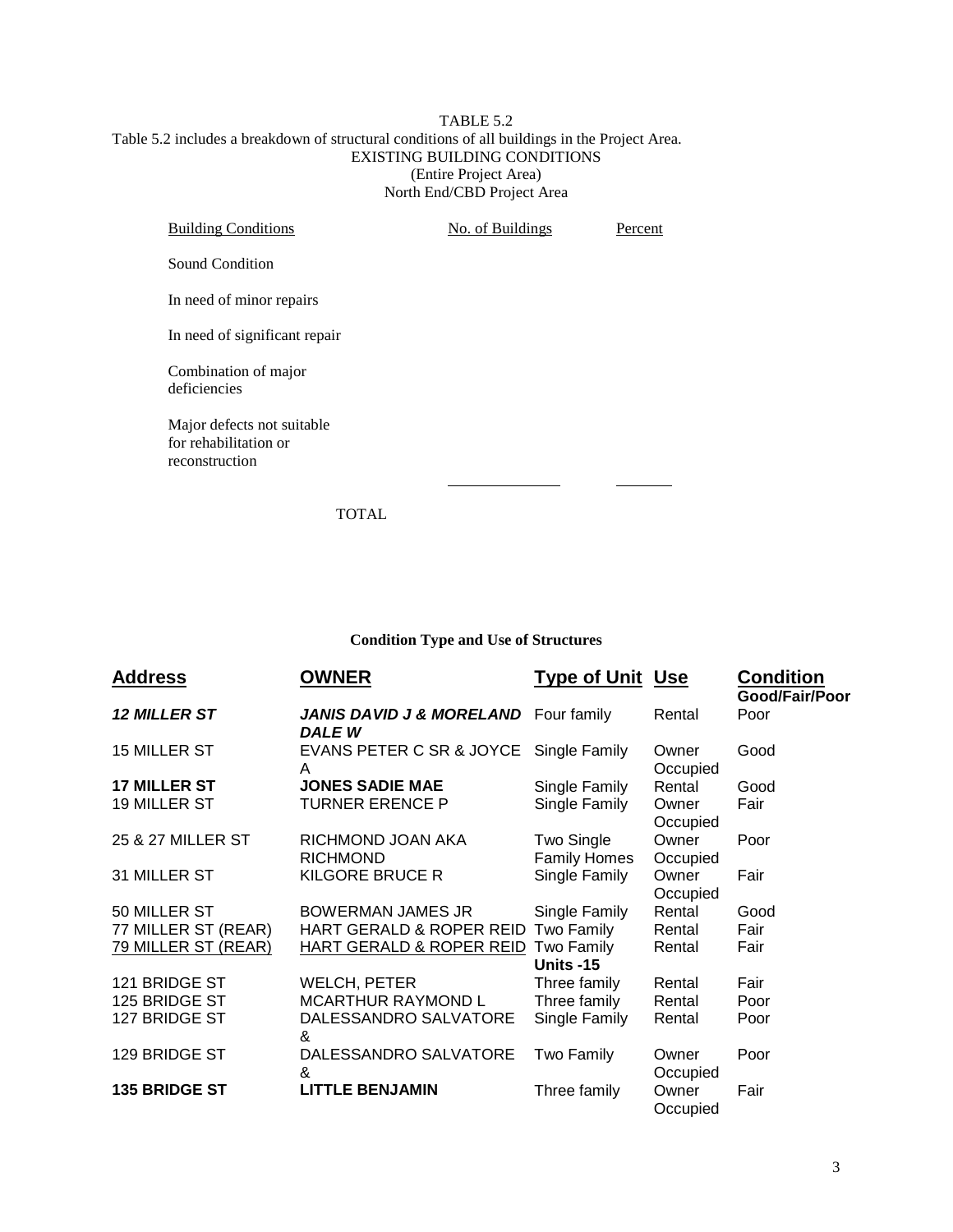| 133 BRIDGE ST (REAR) | ALFREDOS RIVERSIDE REST Two Family<br><b>INC</b>   |                                 | Rental            | Poor |
|----------------------|----------------------------------------------------|---------------------------------|-------------------|------|
| 141 BRIDGE ST        | ALFREDOS RIVERSIDE REST<br><b>INC</b>              | Restaurant/apar Rental<br>tment |                   | Good |
| 115 BRIDGE ST        | MOUNT HOPE F.B.H. CHURCH Church/two                | apartments                      | Rental            | Poor |
| 109 BRIDGE ST        | <b>ROSS DAWN S</b>                                 | Single Family                   | Owner<br>Occupied | Poor |
| 103 BRIDGE ST        | LILJEDAHL GILLIS JR(EST)<br><b>JOANNE T (EXEC)</b> | Three family                    | Rental            | Good |
|                      |                                                    | Units -21                       |                   |      |

### **Project History**

The primary concern impacting the viability of the neighborhood is its lack of connection to the City in that the neighborhood is bounded on the north by wetlands, on the west by railroad tracks and on the east and south by Route 9 and railroad tracks. Currently a consensus exists that safe and convenient access to the neighborhood is unavailable and the current access from Route 9 has been previously identified as one of most dangerous intersections in the State of Connecticut.

In May of 1998 the Yale School of Architecture in conjunction with the North End Action Team (NEAT) conducted an exhaustive two-day charrette planning process. One of the conclusions of the charrette was that the Miller and Bridge Street neighborhood could not be viable without improved access. This process included the development of four options to improve access to the Miller and Bridge Street neighborhood.

On the Common Council meet to determine the fate of four buildings in the Miller and Bridge Street neighborhood which the city acquired through tax foreclosure. At that meeting NEAT demanded that the Common Council address the safety issues in the neighborhood. NEAT felt that access must be improved or the residents of the neighborhood must be compensated for their properties and relocated out of the neighborhood in a fair and equitable manner.

Based on this meeting the Mayor and the Common Council concluded that the time had come to address the Miller and Bridge Street problem.

The Mayor and the Economic Development Committee instructed the Director of Planning to convene a meeting of the long dormant Redevelopment Agency. The Redevelopment Agency's charge was to determine if any of the access options presented by the Yale School of Architecture were feasible and if so to determine a proper course of action to implement an access solution. If the proposed access options were deemed unfeasible the Agency was to utilize its redevelopment powers to acquire the properties and relocate the residents, the church and the restaurant.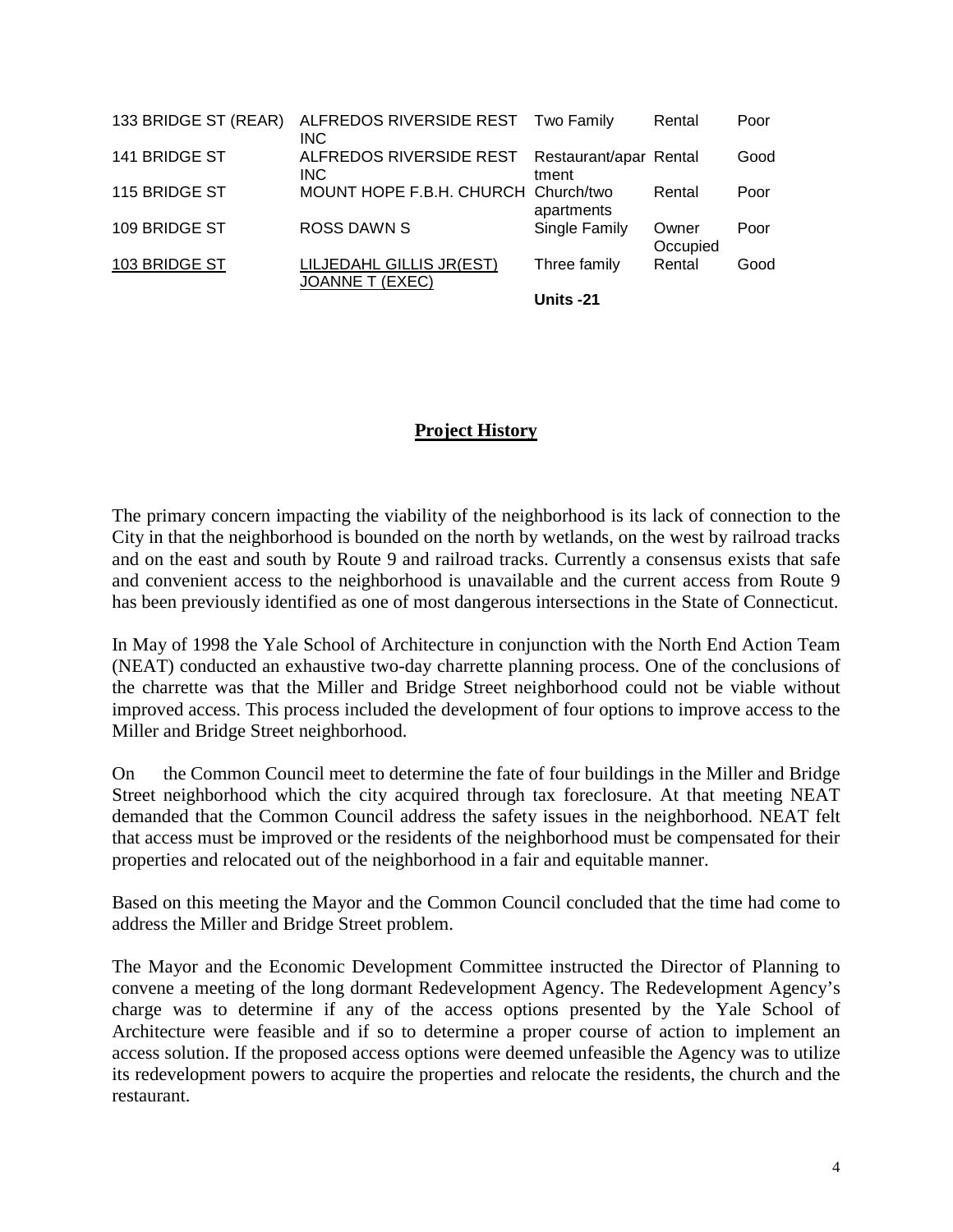# **The Redevelopment Agencies Involvement**

On April 12, 1999 the Redevelopment Agency convened an organizational meeting. At this meeting the Agency addressed organizational issues, reviewed the statutes relating to redevelopment and began a discussion of the Miller and Bridge Street neighborhood and the access solutions proposed by Yale.

On May 10, 1999 the Agency meet a second time to walk the neighborhood and discuss the access options. The agency then reconvened back at City Hall and conducted a discussion with the public and then listened to a presentation from the Director of Planning discussing previous studies and a more detailed discussion of the access options.

# **Previous Studies**

The Director indicated that previous studies have concluded that improved access must be provided or the neighborhood will continue to deteriorate.

- The 1978-80 file on the neighborhood resulted from a desire to discontinue REHAB loans to the area and to convert the park to industrial. While severe blight was documented the Council refused to discontinue loans. It appears that the city concluded that the state's plans to improve the Rt.9 interchange would improve access to the neighborhood;
- The 1988 North End Task force study concluded that access needed to be addressed, but gave no alternatives;
- The subsequent 1989 Urban Renewal Plan for the north end did not include this neighborhood; and
- The 1998 Yale study concluded that improved access into the neighborhood is essential to the revitalization of the neighborhood. The Yale Study gave four alternatives.

# **Proposed Access Options**

The four access options proposed by Yale are displayed in Figure 2 and are described as follows:

Option 1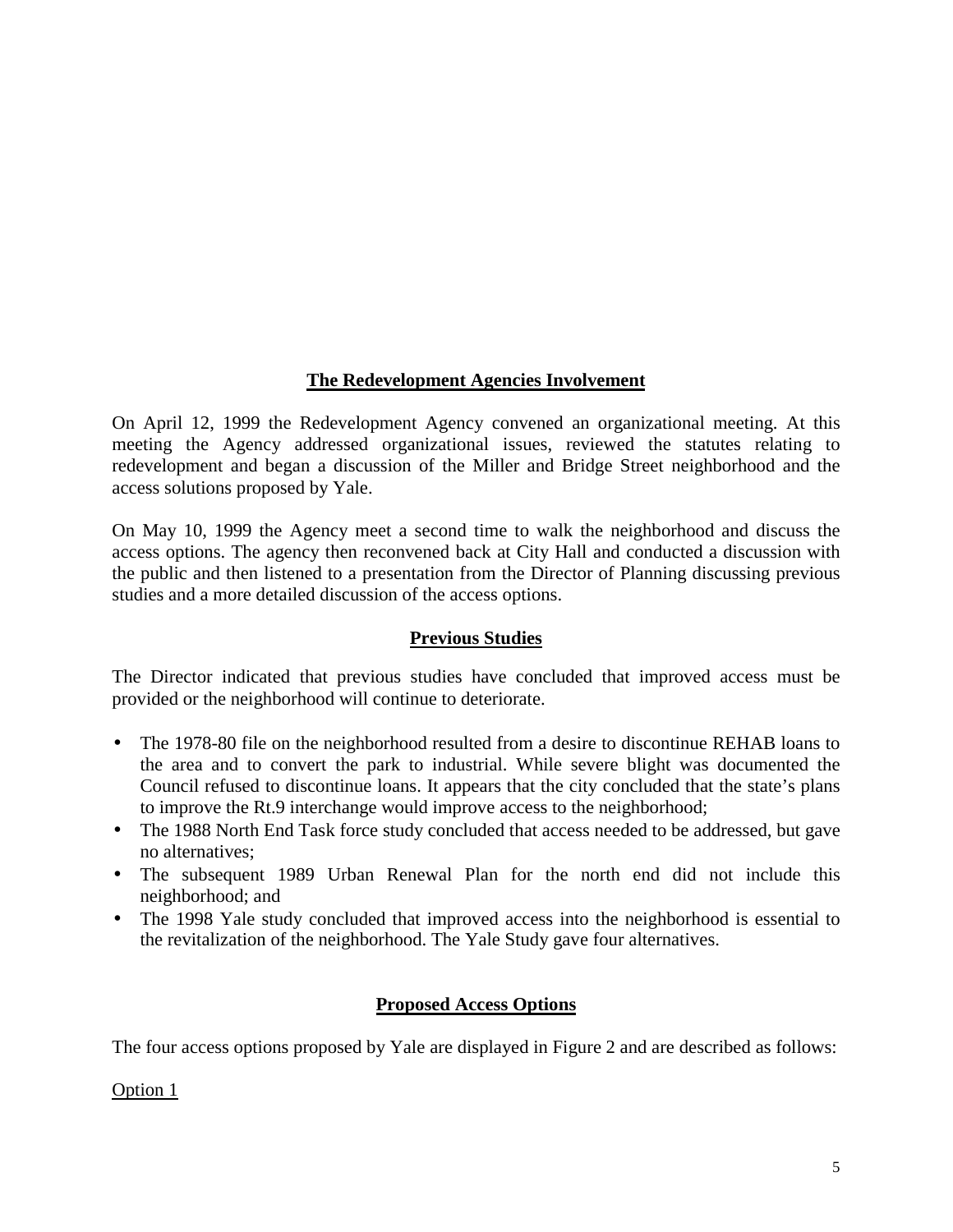| 350 ft. road construction<br>1 Major rail crossing | 70,000<br>\$200,000                    |
|----------------------------------------------------|----------------------------------------|
| 3 rail siding crossings<br><b>TOTAL</b>            | \$150,000<br>\$420,000                 |
| <b>Option 2</b>                                    |                                        |
| 700 ft. road construction \$                       | \$140,000                              |
| 2 major rail crossings                             | \$400,000                              |
| Bridge & topography issues                         | $$500,000$ (at least)                  |
| <b>TOTAL</b>                                       | \$1,040,000                            |
| <b>Option 3</b>                                    |                                        |
| 1400 road construction                             | \$280,000                              |
| 2 major crossings                                  | \$400,000                              |
| <b>TOTAL</b>                                       | \$680,000 (major flood plain concerns) |
| <b>Option 4</b>                                    |                                        |
| 200 ft. road reconstruction                        | \$ 30,000                              |
| 1 major crossing upgrade                           | \$100,000                              |

• Option 4 requires a special act of legislature. Significant opposition from the DOT, the railroad and residents of Portland Street is predicted. If the city were to open Portland Street, they would most certainly have to close the Rt. 9 access to Bridge St. this would be a major impact on the restaurant. Almost 100% of Bridge Street is in the floodplain and could be underwater which would block emergency access. The Yale study concludes that this option alone is not an acceptable option.

On May  $10^{th}$  the Agency determined that three (3) of the four (4) options were not feasible and made a preliminary determination that the Miller Street section of the neighborhood did not appear to be viable.

# **Option 4**

The Yale study concluded option 4 alone was not an "ideal solution". It stated that:

# "*The neighborhood becomes a quarter mile long, convoluted dead end street starting at the intersection of Portland and St Johns Street…"*

Regardless of this conclusion, the agency questioned if the fourth access option via Portland Street over the rail line was viable. Prior to making a final decision on this alternative the Agency requested the following additional information;

• Cost/Benefit Analysis;

TOTAL \$130,000

• Information from the DOT regarding opening the Portland Street railroad crossing; Commentary from the Public Works Department.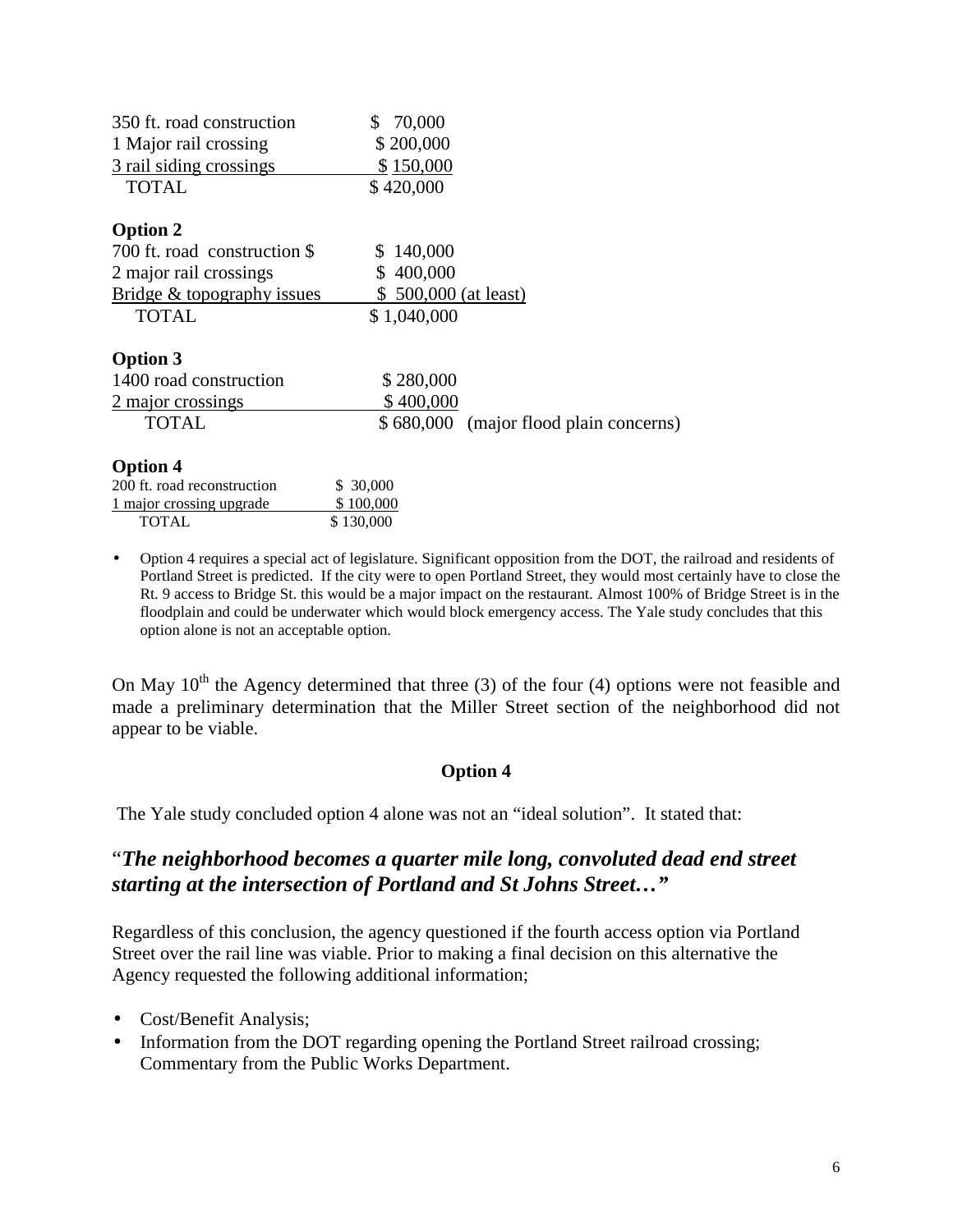On June  $14<sup>th</sup>$ , 1999 the Agency met and received the requested information from the Director of Planning.

The Director indicated that prior to discussing actual costs it was be important to discuss if the Bridge Street neighborhood has the potential to be a viable residential neighborhood.

The Director pointed out that the neighborhood developed before the highway, before the rail line to Hartford, before the impacts or air and noise pollution were appreciated and before the federal government regulated flood plains. He indicated further that:

- There are 11 structures on Bridge Street. These structures contain 36 residential units, one (1) restaurant and one (1) church.
- All of these buildings are located in the 100-year flood plain. New residential structures are prohibited in the 100-year flood plain.
- All of the houses on Bridge Street are within 100 feet of the rail line some are within 40 feet. The DOT indicates that traffic will be increasing significantly on this rail line.
- All of the houses on Bridge Street are within 100 feet of the highway some are within 60 feet. Air pollution has always been an issue in the downtown area. This neighborhood is in a carbon monoxide "hot spot". The primary urban design strategy to avoid the negative effects of air pollution is to separate residential from the pollution source, idling cars.
- There are, currently 22 school age children living in these conditions.

Regardless of the access issue, the Director presented the following two questions to the Agency:

- 1.) Should this area be planned for residential? and
- 2.) Is this an area that is realistically going to attract reinvestment for residential purposes?

The Director felt that, even with good access to this area, the area is inappropriate for residential uses and the city should not be promoting this area as an affordable housing option to the city's lower income population.

The Director then indicated that the City is the single largest property owner and Miller Street produces \$9,163 in taxes and Bridge Street produces \$11,980 in taxes. Together the neighborhood produces \$21,143 in taxes per year.

The Board of Education indicated that there are 22 public school children in the neighborhood. The Board has indicated that an education in the public school system costs approximately \$7,500 per child per year. This translates into a cost to taxpayers of \$165,000. Other costs would be snow plowing, police and fire protection, police overtime and road maintenance and repair.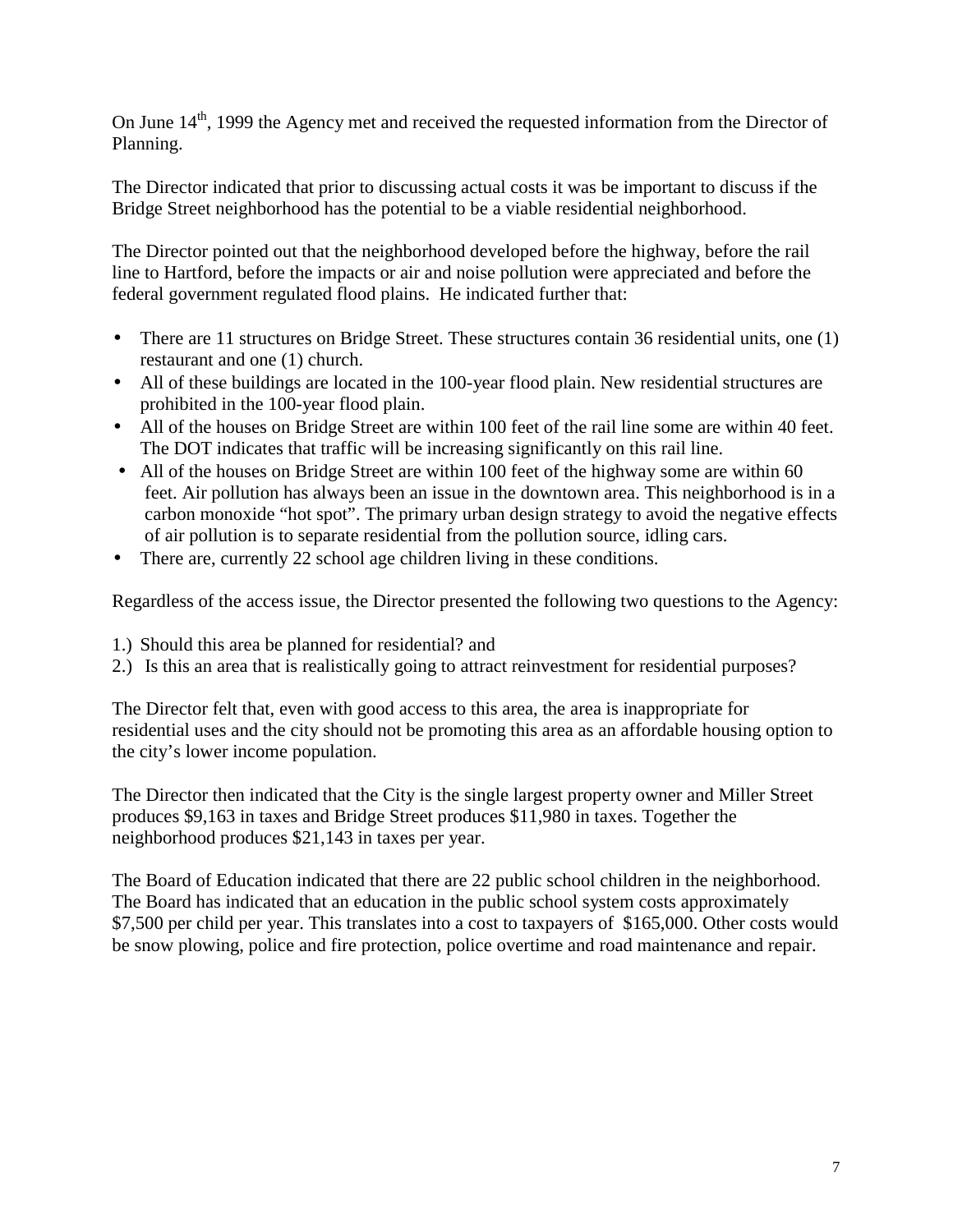# **Input from Department of Transportation**

Randy Ike of the *DOT Traffic Engineering - Rail Highway Crossing Division* indicated that an at grade rail crossing over a main line needs a special act of the legislature and DOT tends to oppose them because of how dangerous they are.

 Mr. Ike then referred the Director to Robert Seaman of the *DOT Rail Regulatory Division*. Mr. Seaman indicated that the current crossing exists as a result of a special act and is restricted to a pedestrian and emergency crossing only.

Because of this restriction, another action by the legislature would be required to open to a fullblown crossing. In Mr. Seaman's opinion The *DOT Rail Regulatory Division* would be opposed to opening the Portland Street crossing.

Mr. Seaman went further to indicate that an opening would require a widening of the roadway, moving the instruments and new gates. He indicated that if the widening went into the point where the train's wheels switch from one track to another rail relocation would be required which could be very costly considering the slopes in the area.

He indicated that the Rail Regulatory Division would be fully in favor of closing the Portland and Miller Street crossings totally. He indicated the amount of freight through the area would be increasing significantly in the near future. Freight from New Haven will go through Middletown directly to Hartford. Rail lines in Cromwell, Rocky Hill and Wethersfield are being reconstructed to facilitate this movement of freight.

The Providence and Worchester Railroad and the city's Department of Public Works submitted written commentary seriously questioning the Yale options and opening the Portland Street crossing to vehicular traffic.

After this presentation the Agency approved a motion instructing staff to prepare a "resolution of finding that the neighborhood is not viable as a residential area".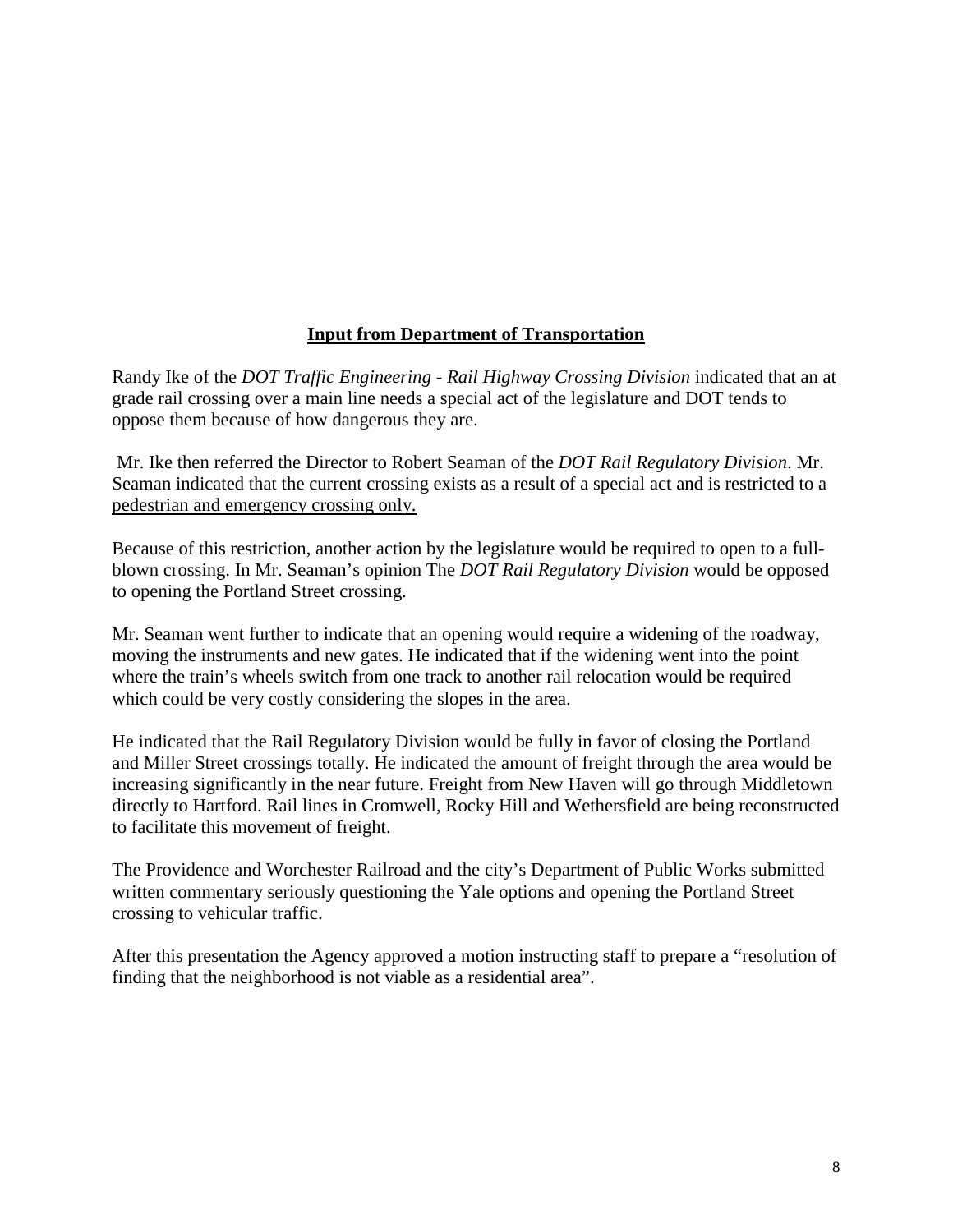### **Resolution of Findings**

On July 12, 1999 the Redevelopment Agency approved the following resolution:

*WHEREAS, the Redevelopment Agency of the City of Middletown is committed to preserving and enhancing viable neighborhoods which contribute to the City's affordable housing stock; and* 

*WHEREAS, the Redevelopment Agency is committed to providing a decent and affordable living environment for all of its residents and in particular, its children; and* 

*WHEREAS, the viability, suitability and safety of living in the Miller and Bridge Street neighborhood has been in question for several years; and* 

*WHEREAS, the primary concern impacting the viability of the neighborhood is its lack of connection to the City in that the neighborhood is bounded on the north by wetlands, on the west by railroad tracks and on the east and south by Route 9; and* 

*WHEREAS, safe and convenient access to the neighborhood is currently unavailable and the current access from Route 9 has been identified as one of most dangerous intersections in the State of Connecticut; and* 

*WHEREAS, the Yale School of Architecture has conducted an extensive study of the north end including the development of various access options; and* 

*WHEREAS, it was determined that the access options were not feasible and/or practical; and* 

*WHEREAS, the Connecticut Department of Transportation and the Providence and Worcester Railroad have indicated that these options are unacceptable from a safety perspective; and* 

*WHEREAS, the City continues to acquire properties through foreclosure in this neighborhood indicating a disinvestment in the area; and* 

*WHEREAS, the presence of an active railroad and the highway creates hazardous and unheathly conditions, including air and noise pollution; and* 

*WHEREAS, the sale of drugs and other illegal activities have increased in the neighborhood; and* 

*WHEREAS, the City has invested heavily in the neighborhood through the Residential Rehabilitation program only to see an accelerated deterioration in the same properties;* 

*NOW THEREFORE BE IT RESOLVED that the Redevelopment Agency has found that the area is no longer viable or suitable for residential purposes and that the agency intends to develop a formal Redevelopment and Relocation Plan for the area; and*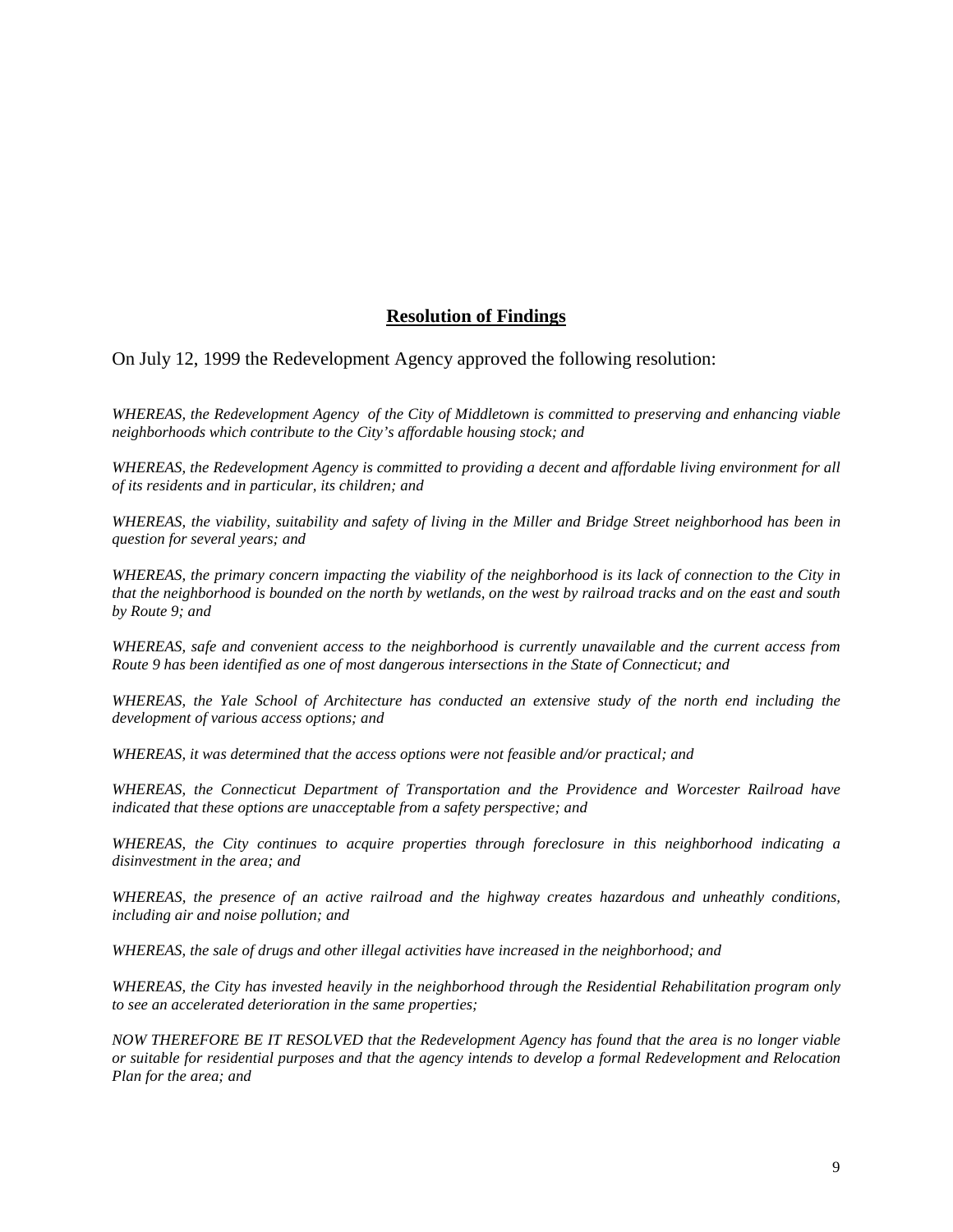*BE IT RESOLVED FURTHER that the Agency intends to identify and work directly and pro-actively with and for the residents of the Miller and Bridge Street neighborhood to facilitate their relocation in a fair and equitable manner to a more suitable living environment in the City of Middletown; and* 

*BE IT RESOLVED FURTHER that the Redevelopment Agency will encourage the city to demolish vacant properties acquired through tax foreclosure and will seek to acquire vacant properties on the open market; and* 

*BE IT RESOLVED FURTHER that the Redevelopment Agency will encourage the city to fully and aggressively enforce its codes and laws to force absentee landlords to provide safe housing to residents until that time when all residents have been relocated.* 

#### **Proposed Land Uses**

Due to conflicts with flood areas, rail operations and poor to no access, this plan is not advocating any new land uses. This plan and *Downtown Vision 2000 and Beyond* recognize the value of enhancing the most prominent gateway into Middletown. Therefore, it is recommended that after demolition no new construction occur in the Bridge Street area. This land should be carefully landscaped and could potentially accommodate a bike path heading into the Cromwell Meadows and other types of passive recreation such as a dog park, canoe launch and possibly an emergency boat launch.

 Due to the areas' adjacency to the rail yard, the Miller Street area should be marketed for rail dependent economic development opportunities in conjunction with the Providence Worcester Railroad.

The State Department of Transportation is currently studying the Route 9 interchange at Hartford Avenue and the Arrigoni Bridge. The land, which the city acquires, may be an integral part of the states plans to improve the interchange. In this case the city should insist in an enhanced gateway and direct access to the downtown and the north end industrial area.

#### **Benefits of Implementing Proposed Land Use Plan**

- 1. Beautification of major gateway into Middletown;
- 2. Elimination of a hazourdous intersection at Ct. Rt.9;
- 3. Elimination of two dangerous at grade rail crossings;
- 4. Possibilities for a bike path, canoe and boat launch and other types of passive recreation;<br>5. Relocating residents out of a blighted area:
- Relocating residents out of a bligthted area;
- 6. Removal of residential units from an area of known or suspected environmental contamination;
- 7. Relocation residents away from sources of noise and air pollution
- 8. Removal of homes currently located in the 100 year flood plain; and
- 9. A section of the acquired property could play an important role in the State Department of Transportation's plans for a reconstruction of Rt. 9 which would eliminate hazourdous conditions on Rt. 9.

#### **Proposed Plan of Development designation and Zoning Regulations**

In accordance with the proposed land uses this Redevelopment Plan recommends that the Planning and Zoning Commission amend its Future Land Use Plan and Zoning Map in the following manner:

- Designate the Miller Street area as industrial on the future land use plan;
- Designate the Bridge Street area as open space on the future land use plan;
- Retain the Riverfront Recreation (RF) zoning along Bridge Street and change the Mixed Use (MX) zoning in the Miller Street to Industrial Redevelopment Area (IRA).

#### **Acquisition and Clearance**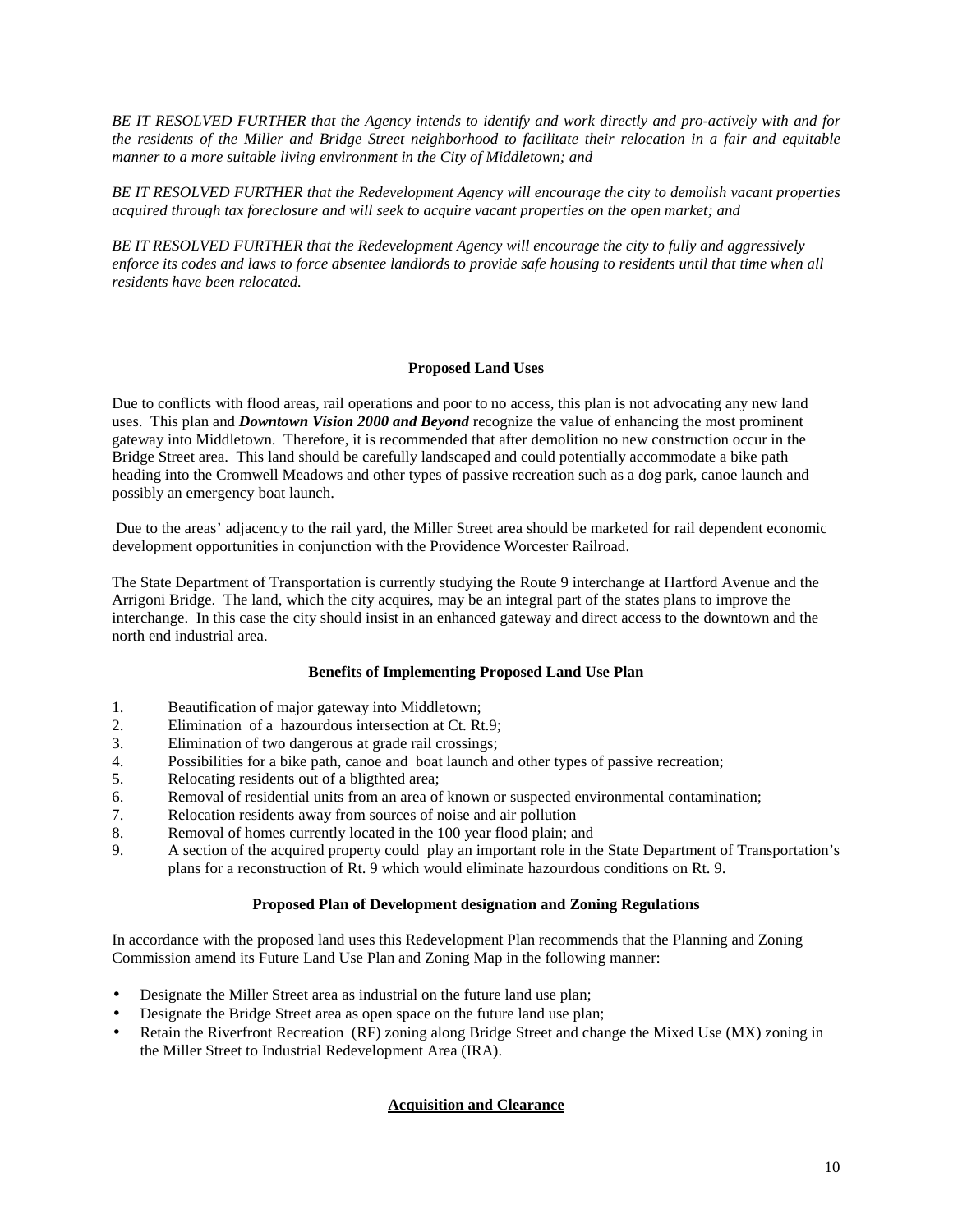The procedure of acquisition, relocation, clearance and redevelopment by the Agency is applicable to all four (4) phases of the project. Acquisition, relocation and clearance is applicable where necessary to achieve one or more of the following:

- Removal of buildings that are structurally substandard to a degree requiring clearance or that have a number and type of other deficiencies which in combination can be remedied only by modification or replacement of major parts of or all of the basic structure;
- Removal of conditions having a blighting influence; or
- Assembly of land for redevelopment, and other plan objectives.

To achieve such purposes, properties acquired may consist of two or more contiguous parcels or may consist of individual properties: The Middletown Redevelopment Agency, upon adoption of this plan, may initiate acquisition of those areas in the acquisition and relocation schedules. The acquisition of property shall be pursuant to Sections 8-128 through 8-133 inclusive of the Connecticut General Statutes. It is recommended that the Redevelopment Agency either form a Real Estate Subcommittee of its members to guide the negotiating process of acquisition or meet as an agency of the whole to review appraisals and to authorize land acquisition offers. When the Agency determines that a particular acquisition area should be acquired, the Agency should cause to have prepared at least two independent appraisals prepared by qualified appraisers as the basis for negotiating for property.

The Redevelopment Agency may acquire real property by eminent domain with the approval of the Common Council of the City of Middletown in accordance with Sections 8-129 through 8-133, inclusive of the Connecticut General Statutes. Once acquired by the Agency, the Agency may clear, repair, operate or insure such property while in its possession or make site improvements essential to preparation for its use in accordance with the approval Redevelopment Project Plan. The estimated market value was determined using the resources of the City of Middletown Tax Assessor's Office. The basis for the estimate is the 1998 re-evaluation figures.

# **SCHEDULE OF ADOPTION**

- 1. Forward the Redevelopment Plan to the Planning & Zoning Commission for its study and comments. In addition, request a written opinion of the Middletown Planning and Zoning Commission as to general conformance of the Redevelopment Plan to the Local Plan of Development.
- 2. Request the written approval of the Plan from the City of Middletown Housing Authority.
- 3. Hold the required Public Hearing. (Publish legal notice at least twice in newspaper of general circulation within municipality. The first publication shall not be less than 2 weeks prior to scheduled hearing date.)
- 4. Approval of Plan by Redevelopment Agency by resolution which finds the following:
	- a. The area in which the proposed redevelopment is to be located is a redevelopment area;
	- b. Carrying out the redevelopment plan will result in materially improving conditions within the Project Area;
	- c. Sufficient living and business accommodations are available within reasonable distance of the Project Area or are provided for in the Redevelopment Plan for persons, families and businesses displaced by the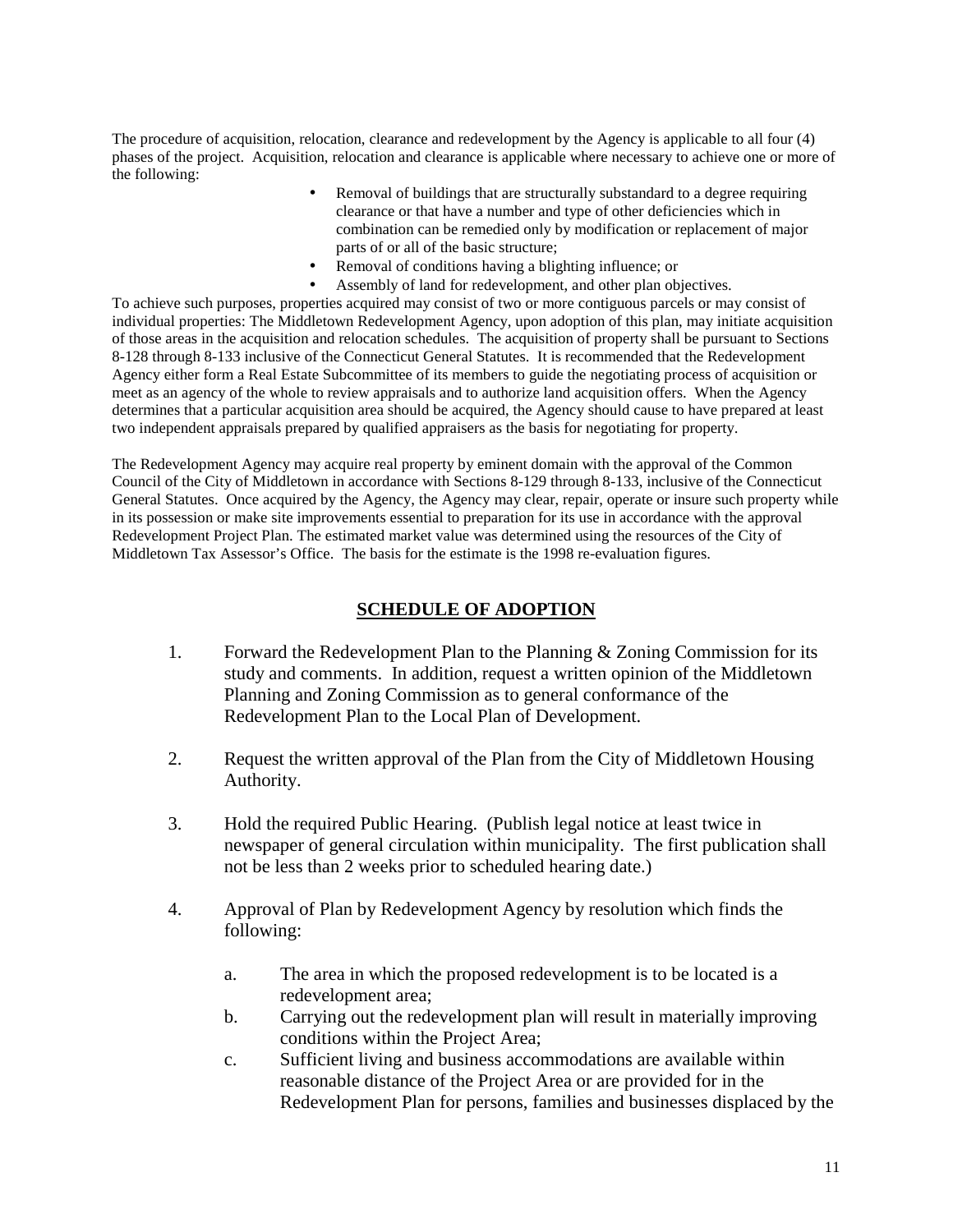proposed improvement, at prices or rental within the financial reach of such persons, families and businesses;and

- d. The Redevelopment Plan is satisfactory as to site planning, relation to the comprehensive or general plan of the municipality and, except when the redevelopment agency has prepared the Redevelopment Plan, the construction and financial ability of the redeveloper to carry it out.
- 5. Approval of the Redevelopment Plan by Legislative body.
- 6. Forward the Relocation Plan to the Connecticut Department of Economic and Community Development for it's review and approval by the Commissioner as it pertains to those persons, families and businesses to be displaced by the Relocation Plan.

# **DESIGNATION**

Urban redevelopment designation is essential for the Project Area described within this document. Chapter 130, Section 8-124 of the Connecticut General Statutes, as revised, contains the requirements for designation based on applicable measures for the definition of urban blight. As the earlier sections of this document demonstrate, conditions of blight are prevalent in the Miller and Bridge Street area. The blighted conditions which exist within the Project Area can only be addressed by legislative action to provide a redevelopment designation and therebyenable mechanisms to apply the power of eminent domain to the acquisition and disposition of properties to qualified public and/or private organizations under the authority of this Plan.

# **FINANCING**

Public project funding resources should be assembled from a variety of program sources, which are appropriate for the Miller and Bridge effort. These include but are not limited to, the use of funds from the City's annual Community Development Block Grant entitlement from the U.S. Department of Housing and Urban Development, City General Fund monies, public improvement financing using City bonding and DECD and DOT funding.

# **IMPLEMENTATION**

Begin with Phase 1 acquisition area. Assemble project funding and secure appraisals. Conduct acquisition and relocation.

 Phase 1-Year 2000 Phase 2-Year 2001 Phase 3-Year 2002 Phase 4-Year 2003

.

As displayed on the acquisition and relocation schedules Phases 3 and 4 are substantial financial commitments. Therefor the Mayor's Office, the Common Council and the Finance Department should be planning now for these future expenditures.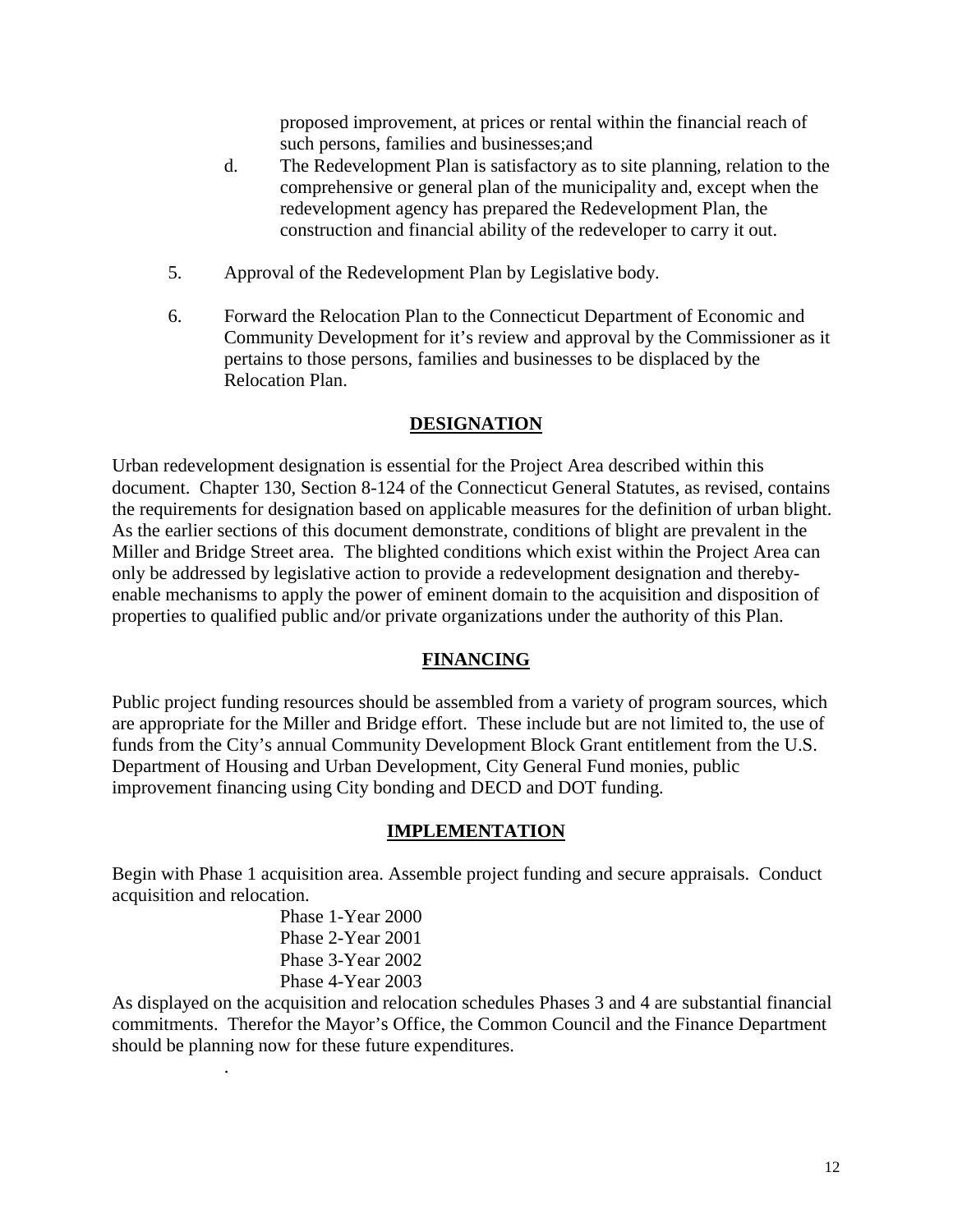### **PROJECT ADMINISTRATION**

The administrative responsibilities for this project will rest with the Middletown Redevelopment Agency, as the Designated Development Agency by the Common Council. The Redevelopment Agency has considerable experience with the administrative duties as required by a project of this nature.

The Redevelopment Agency was reorganized in the mid-1980's from ten (10) to sixteen (16) members. In September 1984, the staffing functions of the Redevelopment Agency were brought into the Municipal Development Office situated within the Municipal Building.

Since 1984, the Agency and its staff have successfully marketed a large residential project in the Metro-South Urban Renewal Area and have negotiated with the owners of a parcel of land in the former Center Street Renewal Project Area which is now under development as a State Courthouse facility.

From 1986 to the present, the Middletown Redevelopment Agency has been responsible for the Middlesex Mutual Assurance Development Project with public participation funding coming from the State of Connecticut Department of Economic Development and the City of Middletown. The value of private sector construction in the project area, to date, exceeds \$40.0 Million Dollars. In 1998 the Redevelopment Agency was transferred to the Department of Planning, Conservation and Development. The staff for the Redevelopment Agency also has a great deal of experience in the Community Development Block Grant Program and has a strong relationship with the Mayor and Common Council in the decision-making process that is required in projects of this type.

The administrative duties to be performed during the development phase of this project will consist of; the procedural and legal requirements for the project land acquisition and project land sale negotiation, the coordination of the contract document preparation and bid phase for demolition and the maintaining of required financial records in accordance with the State and Federal regulations.

The Middletown Redevelopment Agency, assisted by the City, will organize and provide the services necessary to facilitate meetings required for various Federal, State and City agency approvals for the proposed project and will provide general project assistance to expedite all project matters that arise.

The Middletown Redevelopment Agency, assisted by City staff, will carry out the day-to-day functions for project administration including contracting for preliminary and final engineering and construction inspection for the project development, overseeing the physical development to verify the extent of development within the project boundaries in accordance with an approved project plan, and making the required submissions to the appropriate State and Federal agencies as may be required by the funding sources.